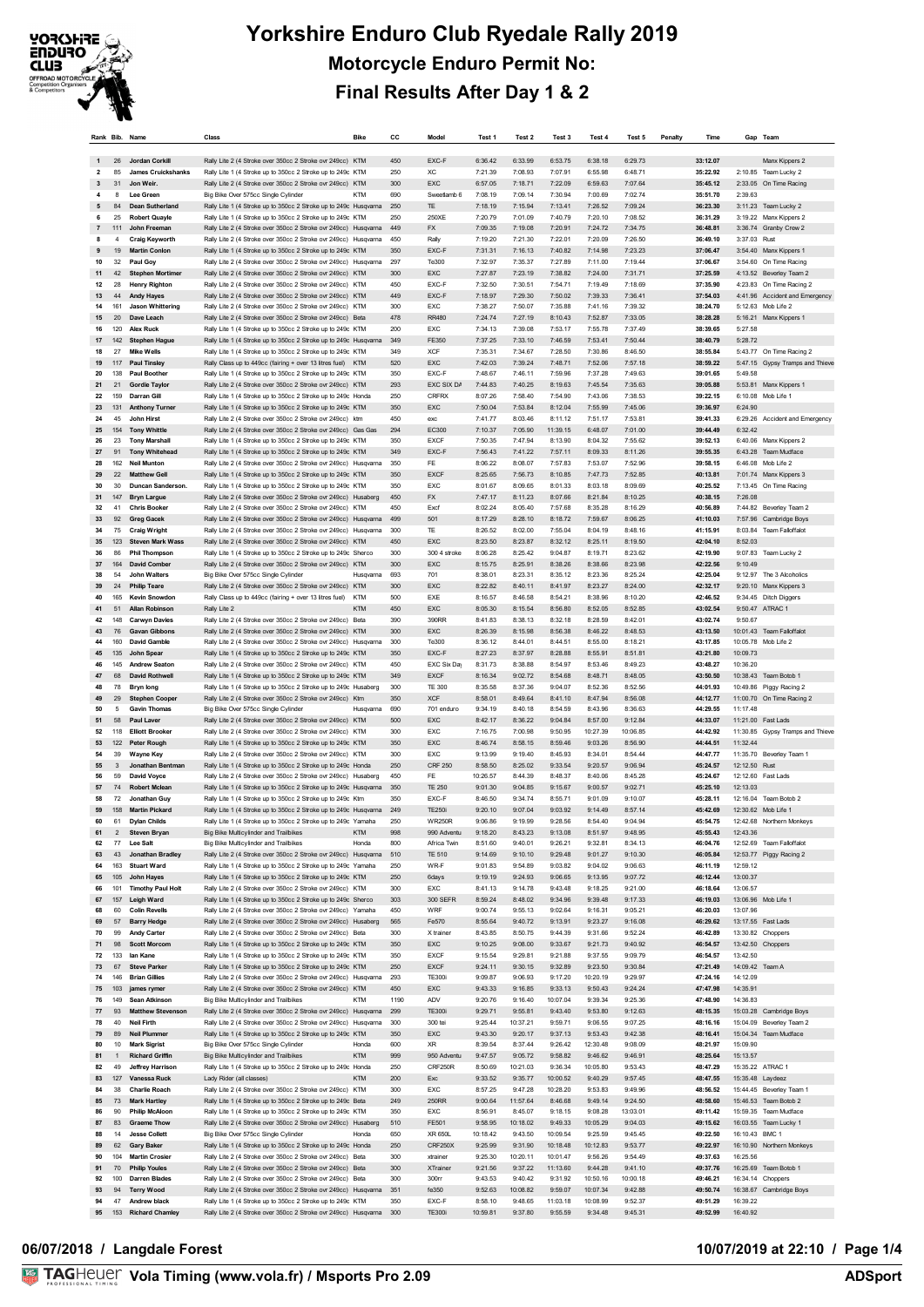| Rank Bib. |     | Name                 | Class                                                          | <b>Bike</b> | СC  | Model           | Test 1   | Test 2   | Test 3   | Test 4   | Test 5   | Penalty | Time       |                  | Gap Team                        |
|-----------|-----|----------------------|----------------------------------------------------------------|-------------|-----|-----------------|----------|----------|----------|----------|----------|---------|------------|------------------|---------------------------------|
|           |     |                      |                                                                |             |     |                 |          |          |          |          |          |         |            |                  |                                 |
| 96        | 134 | John Carey           | Rally Lite 1 (4 Stroke up to 350cc 2 Stroke up to 249c KTM     |             | 249 | <b>EXC</b>      | 9:49.25  | 9:35.15  | 10:04.27 | 9:27.55  | 11:20.15 |         | 50:16.37   | 17:04.30         |                                 |
| 97        | 66  | David Lammin         | Rally Lite 1 (4 Stroke up to 350cc 2 Stroke up to 249c Honda   |             | 250 | CRF250XRL       | 10:08.71 | 9:28.92  | 10:17.35 | 10:10.12 | 10:11.60 |         | 50:16.70   | 17:04.63 Team A  |                                 |
| 98        | 63  | <b>Graham Healey</b> | Rally Lite 2 (4 Stroke over 350cc 2 Stroke ovr 249cc) Beta     |             | 300 | X trainer       | 9:48.57  | 9:37.93  | 9:46.84  | 10:42.40 | 10:21.95 |         | 50:17.69   |                  | 17:05.62 Northern Monkeys       |
| 99        | 69  | <b>Adrian Sewell</b> | Rally Lite 2 (4 Stroke over 350cc 2 Stroke ovr 249cc) Husaberg |             | 300 | Te300           | 9:21.28  | 11:07.66 | 10:25.48 | 10:33.11 | 9:19.78  |         | 50:47.31   |                  | 17:35.24 Team Botob 1           |
| 100       | 121 | <b>Andrew Barlow</b> | Rally Lite 1 (4 Stroke up to 350cc 2 Stroke up to 249c KTM     |             | 350 | <b>EXC</b>      | 9:49.83  | 10:24.80 | 9:49.59  | 9:37.05  | 12:04.40 |         | 51:45.67   | 18:33.60         |                                 |
| 101       | 155 | <b>Steven Noble</b>  | Vinduro (Enduro bikes up to 1995)                              | Honda       | 250 | XR250           | 10:36.38 | 10:41.93 | 11:10.63 | 11:25.67 | 12:46.61 |         | 56:41.22   | 23:29.15         |                                 |
| 102       | 128 | Jo Raven             | Lady Rider (all classes)                                       | Husqvama    | 250 | FE250           | 11:00.30 | 11:19.39 | 11:50.66 | 11:18.60 | 11:39.41 |         | 57:08.36   | 23:56.29         |                                 |
| 103       | 46  | <b>Simon James</b>   | Rally Lite 2 (4 Stroke over 350cc 2 Stroke ovr 249cc)          | Husgyama    | 450 | FE              | 12:01.88 | 11:19.71 | 11:31.91 | 11:07.82 | 11:42.38 |         | 57:43.70   |                  | 24:31.63 Accident and Emergency |
| 104       | 125 | <b>Clare Griffin</b> | Lady Rider (all classes)                                       | <b>KTM</b>  | 350 | <b>FREERIDE</b> | 11:07.99 | 12:01.01 | 11:19.92 | 11:40.75 | 11:34.49 |         | 57:44.16   | 24:32.09 Laydeez |                                 |
| 105       |     | <b>Ben Brown</b>     | Rally Lite 2 (4 Stroke over 350cc 2 Stroke ovr 249cc)          | Suzuki      | 400 | RR7             | 11:58.10 | 10:57.15 | 11:31.10 | 11:22.97 | 12:20.79 |         | 58:10.11   | 24:58.04         |                                 |
| 106       | 156 | <b>Willie Watson</b> | Vinduro (Enduro bikes up to 1995)                              | Kawasaki    | 200 | <b>KDX200</b>   | 11:11.82 | 11:03.00 | 12:35.18 | 12:44.55 | 12:01.13 |         | 59:35.68   | 26:23.61         |                                 |
| 107       | 124 | Susan Wass           | Lady Rider (all classes)                                       | Beta        | 300 | <b>XTRAINER</b> | 10:59.21 | 10:54.51 | 12:39.06 | 12:41.34 | 14:32.83 |         | 1h01:46.95 | 28:34.88         |                                 |
| 108       | 82  | <b>Steven Makin</b>  | Big Bike Over 575cc Single Cylinder                            | <b>KTM</b>  | 690 | 690 Enduro      | 15:02.27 | 13:56.18 | 12:44.09 | 10:47.54 | 10:47.54 |         | 1h03:17.62 |                  | 30:05.55 Team Lucky 1           |
| 109       | 16  | <b>Hector Coombs</b> | Rally Lite 2 (4 Stroke over 350cc 2 Stroke ovr 249cc)          | Honda       | 400 | XR400           | 13:43.41 | 11:36.15 | 14:43.86 | 11:18.62 | 12:29.61 |         | 1h03:51.65 | 30:39.58 BMC 1   |                                 |
| 110       | 12  | <b>Paul Thomas</b>   | Big Bike Over 575cc Single Cylinder                            | <b>KTM</b>  | 690 | 690 Enduro      | 8:28.12  | 8:34.68  | 33:31.68 | 9:13.82  | 9:02.88  |         | 1h08:51.18 | 35:39.11         |                                 |

#### **DNS - Test 1**

| $\mathbf{Q}$ | <b>Mark Fairhurst</b>    | Big Bike Over 575cc Single Cylinder                              | <b>KTM</b> | 645 | 690             |          |          |                 |
|--------------|--------------------------|------------------------------------------------------------------|------------|-----|-----------------|----------|----------|-----------------|
| 11           | <b>Martin Whitehouse</b> | Big Bike Over 575cc Single Cylinder                              | Husqvama   | 690 | 701             |          |          |                 |
| 37           | <b>Neil Usher</b>        | Rally Lite 1 (4 Stroke up to 350cc 2 Stroke up to 249c KTM       |            | 350 | <b>EXC</b>      |          |          | Beverley Team 1 |
| 65           | <b>Nick Robertson</b>    | Rally Lite 1 (4 Stroke up to 350cc 2 Stroke up to 249c Suzuki    |            | 250 | Rmx250          |          |          | Team A          |
| 71           | <b>Chris Addi</b>        | Rally Lite 1 (4 Stroke up to 350cc 2 Stroke up to 249c Husqvarna |            | 349 | FE350           |          |          | Team Botob 2    |
| 81           | <b>Michael Wright</b>    | Big Bike Over 575cc Single Cylinder                              | Honda      | 649 | <b>XR</b>       |          |          |                 |
| 87           | <b>Ben Kirkman</b>       | Rally Lite 2 (4 Stroke over 350cc 2 Stroke ovr 249cc) Honda      |            | 450 | CRF             |          |          | Team Lucky 1    |
| 88           | <b>Ben Pearce</b>        | Rally Lite 2 (4 Stroke over 350cc 2 Stroke ovr 249cc) Gas Gas    |            | 300 | Ec              |          |          | Manx Kippers 3  |
| 95           | <b>David Robinson</b>    | Rally Lite 2 (4 Stroke over 350cc 2 Stroke ovr 249cc) KTM        |            | 293 | <b>EXC</b>      |          |          | Central         |
| 102          | <b>Greg Fieldhouse</b>   | Rally Lite 1 (4 Stroke up to 350cc 2 Stroke up to 249c Husqvama  |            | 250 | Fe 250          |          |          |                 |
|              | 107 Scott stevens        | Rally Lite 1 (4 Stroke up to 350cc 2 Stroke up to 249c KTM       |            | 300 | <b>EXC</b>      |          |          | Granby Crew 1   |
|              | 110 Martin Baynes        | Rally Lite 1 (4 Stroke up to 350cc 2 Stroke up to 249c Husqvama  |            | 350 | Fe390           |          |          | Granby Crew 2   |
|              | 112 Andrew Evans         | Rally Lite 1 (4 Stroke up to 350cc 2 Stroke up to 249c KTM       |            | 350 | <b>EXC</b>      |          |          | Granby Crew 3   |
|              | 113 Martin Smith         | Rally Lite 1 (4 Stroke up to 350cc 2 Stroke up to 249c KTM       |            | 249 | <b>EXC</b>      |          |          | Granby Crew 3   |
|              | 115 Paul Smith           | Rally Lite 1 (4 Stroke up to 350cc 2 Stroke up to 249c Husky     |            | 350 | <b>FE</b>       |          |          |                 |
| 126          | <b>Mark Costellow</b>    | Rally Lite 2 (4 Stroke over 350cc 2 Stroke ovr 249cc) KTM        |            | 350 | <b>FREERIDE</b> |          |          | Laydeez         |
| 137          | <b>Kevin price</b>       | Rally Lite 1 (4 Stroke up to 350cc 2 Stroke up to 249c Sherco    |            | 295 | <b>SER</b>      |          |          |                 |
| 143          | <b>Steven Redmayne</b>   | Rally Lite 1 (4 Stroke up to 350cc 2 Stroke up to 249c KTM       |            | 249 | <b>EXC</b>      |          |          |                 |
|              | 144 Alec wood            | Rally Lite 2 (4 Stroke over 350cc 2 Stroke ovr 249cc) Honda      |            | 398 | XR400           | 13:32.75 | 16:39.32 |                 |
| 150          | <b>Colin Kermode</b>     | Rally Lite 2 (4 Stroke over 350cc 2 Stroke ovr 249cc) Beta       |            | 300 | 300RR           |          |          |                 |
|              | 152 Norman Canham        | Rally Lite 2 (4 Stroke over 350cc 2 Stroke ovr 249cc) KTM        |            | 450 | <b>EXC</b>      |          |          |                 |

## **DNS - Test 2**

| 6   | Giovanni Beliossi        | Big Bike Over 575cc Single Cylinder                             | Honda        | 599 | <b>XR600R</b>   | 12:38.23 |          |          |          |                         |
|-----|--------------------------|-----------------------------------------------------------------|--------------|-----|-----------------|----------|----------|----------|----------|-------------------------|
| 9   | <b>Mark Fairhurst</b>    | Big Bike Over 575cc Single Cylinder                             | <b>KTM</b>   | 645 | 690             |          |          |          |          |                         |
| 11  | <b>Martin Whitehouse</b> | Big Bike Over 575cc Single Cylinder                             | Husqvama     | 690 | 701             |          |          |          |          |                         |
| 13  | <b>Tim Whittle</b>       | Big Bike Over 575cc Single Cylinder                             | <b>KTM</b>   | 680 | Enduro R        | 10:26.40 | 12:49.47 | 12:15.20 | 12:39.52 |                         |
| 33  | <b>Darren Gwyther</b>    | Rally Lite 2 (4 Stroke over 350cc 2 Stroke ovr 249cc) Husqvarna |              | 501 | FE              | 8:25.58  |          |          |          | Piggy Racing            |
| 34  | Dean Robinson            | Rally Lite 1 (4 Stroke up to 350cc 2 Stroke up to 249c KTM      |              | 250 | EXC-F           | 8:50.70  |          |          |          | Piggy Racing 2          |
| 36  | <b>Nigel lewis</b>       | Rally Lite 2 (4 Stroke over 350cc 2 Stroke ovr 249cc) KTM       |              | 500 | EXC-F           | 10:03.73 |          |          |          | Piggy Racing            |
| 37  | <b>Neil Usher</b>        | Rally Lite 1 (4 Stroke up to 350cc 2 Stroke up to 249c KTM      |              | 350 | EXC             |          |          |          |          | Beverley Team 1         |
| 52  | <b>Nick Lawson</b>       | Rally Lite 2 (4 Stroke over 350cc 2 Stroke ovr 249cc) KTM       |              | 450 | EXC             | 13:22.71 | 15:41.91 | 16:22.52 | 15:59.89 |                         |
| 55  | Johnathan Hunter         | Rally Lite 2 (4 Stroke over 350cc 2 Stroke ovr 249cc) KTM       |              | 300 | EXC             | 9:54.31  | 8:28.86  | 8:15.35  | 8:18.90  | The 3 Alcoholics        |
| 56  | <b>Matthew Holmes</b>    | Rally Lite 2 (4 Stroke over 350cc 2 Stroke ovr 249cc) KTM       |              | 300 | <b>EXC</b>      | 10:26.93 | 9:34.87  | 10:06.85 | 9:41.75  | The 3 Alcoholics        |
| 64  | <b>Paul Milner</b>       | Rally Lite 2 (4 Stroke over 350cc 2 Stroke ovr 249cc) Honda     |              | 449 | CRF450X         | 8:03.40  |          |          |          |                         |
| 65  | <b>Nick Robertson</b>    | Rally Lite 1 (4 Stroke up to 350cc 2 Stroke up to 249c Suzuki   |              | 250 | <b>Rmx250</b>   |          |          |          |          | Team A                  |
| 71  | <b>Chris Addi</b>        | Rally Lite 1 (4 Stroke up to 350cc 2 Stroke up to 249c Husqvama |              | 349 | FE350           |          |          |          |          | Team Botob 2            |
| 81  | <b>Michael Wright</b>    | Big Bike Over 575cc Single Cylinder                             | Honda        | 649 | XR              |          |          |          |          |                         |
| 87  | <b>Ben Kirkman</b>       | Rally Lite 2 (4 Stroke over 350cc 2 Stroke ovr 249cc) Honda     |              | 450 | CRF             |          |          |          |          | Team Lucky 1            |
| 88  | <b>Ben Pearce</b>        | Rally Lite 2 (4 Stroke over 350cc 2 Stroke ovr 249cc) Gas Gas   |              | 300 | Ec              |          |          |          |          | Manx Kippers 3          |
| 95  | <b>David Robinson</b>    | Rally Lite 2 (4 Stroke over 350cc 2 Stroke ovr 249cc) KTM       |              | 293 | <b>EXC</b>      |          |          |          |          | Central                 |
|     | 102 Greg Fieldhouse      | Rally Lite 1 (4 Stroke up to 350cc 2 Stroke up to 249c Husqvama |              | 250 | Fe 250          |          |          |          |          |                         |
| 107 | <b>Scott stevens</b>     | Rally Lite 1 (4 Stroke up to 350cc 2 Stroke up to 249c KTM      |              | 300 | EXC             |          |          |          |          | Granby Crew 1           |
|     | 110 Martin Baynes        | Rally Lite 1 (4 Stroke up to 350cc 2 Stroke up to 249c Husqvama |              | 350 | Fe390           |          |          |          |          | Granby Crew 2           |
|     | 112 Andrew Evans         | Rally Lite 1 (4 Stroke up to 350cc 2 Stroke up to 249c KTM      |              | 350 | EXC             |          |          |          |          | Granby Crew 3           |
|     | 113 Martin Smith         | Rally Lite 1 (4 Stroke up to 350cc 2 Stroke up to 249c KTM      |              | 249 | EXC             |          |          |          |          | Granby Crew 3           |
|     | 115 Paul Smith           | Rally Lite 1 (4 Stroke up to 350cc 2 Stroke up to 249c Husky    |              | 350 | FE              |          |          |          |          |                         |
|     | 119 Chris Jones          | Vinduro (Enduro bikes up to 1995)                               | Yamaha       | 500 | <b>WR</b>       | 9:58.62  |          |          |          | Gypsy Tramps and Thieve |
| 126 | <b>Mark Costellow</b>    | Rally Lite 2 (4 Stroke over 350cc 2 Stroke ovr 249cc) KTM       |              | 350 | <b>FREERIDE</b> |          |          |          |          | Laydeez                 |
|     | 129 Rob Smith            | Big Bike Multicylinder and Trailbikes                           | <b>HONDA</b> | 249 | <b>CRM</b>      | 10:32.65 |          |          |          |                         |
|     | 130 Tim Grainger         | Big Bike Multicylinder and Trailbikes                           | <b>HONDA</b> | 230 | CRF230F         | 11:25.90 |          |          |          |                         |
|     | 132 Calum Perkins        | Rally Lite 1 (4 Stroke up to 350cc 2 Stroke up to 249c KTM      |              | 250 | <b>XCFW</b>     | 16:23.35 | 19:33.35 |          |          |                         |
| 136 | Karl Alman               | Rally Lite 1 (4 Stroke up to 350cc 2 Stroke up to 249c KTM      |              | 250 | EXC-F           | 11:57.77 | 11:48.76 | 10:59.02 | 13:11.76 |                         |
|     | 137 Kevin price          | Rally Lite 1 (4 Stroke up to 350cc 2 Stroke up to 249c Sherco   |              | 295 | <b>SER</b>      |          |          |          |          |                         |
| 139 | Paul Hodgin              | Rally Lite 1 (4 Stroke up to 350cc 2 Stroke up to 249c Husqvama |              | 250 | <b>TE</b>       | 9:10.51  | 10:06.61 |          |          |                         |
|     | 140 Peter Jarman         | Rally Lite 1 (4 Stroke up to 350cc 2 Stroke up to 249c KTM      |              | 249 | EXC             | 9:43.53  |          |          |          |                         |
|     | 141 Phil Perkins         | Rally Lite 1 (4 Stroke up to 350cc 2 Stroke up to 249c KTM      |              | 250 | EXC             | 12:46.27 | 19:28.57 |          |          |                         |
| 143 | <b>Steven Redmayne</b>   | Rally Lite 1 (4 Stroke up to 350cc 2 Stroke up to 249c KTM      |              | 249 | <b>EXC</b>      |          |          |          |          |                         |
| 144 | Alec wood                | Rally Lite 2 (4 Stroke over 350cc 2 Stroke ovr 249cc) Honda     |              | 398 | XR400           |          | 13:32.75 | 16:39.32 |          |                         |
| 150 | <b>Colin Kermode</b>     | Rally Lite 2 (4 Stroke over 350cc 2 Stroke ovr 249cc) Beta      |              | 300 | 300RR           |          |          |          |          |                         |
|     | 152 Norman Canham        | Rally Lite 2 (4 Stroke over 350cc 2 Stroke ovr 249cc) KTM       |              | 450 | EXC             |          |          |          |          |                         |
|     | 169 Dave Hunt            | Rally Lite 2 (4 Stroke over 350cc 2 Stroke ovr 249cc) Husaberg  |              | 390 | FE.             | 9:03.59  |          |          |          |                         |
|     |                          |                                                                 |              |     |                 |          |          |          |          |                         |

# **DNS - Test 3**

| 6            | Giovanni Beliossi        | Big Bike Over 575cc Single Cylinder                                | Honda      | 599 | <b>XR600R</b> | 12:38.23 |          |                 |
|--------------|--------------------------|--------------------------------------------------------------------|------------|-----|---------------|----------|----------|-----------------|
|              | <b>Kenneth Lorimer</b>   | Big Bike Over 575cc Single Cylinder                                | Husgyama   | 693 | 701 Fnduro    | 11:46.13 | 13:18.08 | Rust            |
| $\mathbf{Q}$ | <b>Mark Fairhurst</b>    | Big Bike Over 575cc Single Cylinder                                | <b>KTM</b> | 645 | 690           |          |          |                 |
| 11           | <b>Martin Whitehouse</b> | Big Bike Over 575cc Single Cylinder                                | Husovama   | 690 | 701           |          |          |                 |
| 18           | <b>Louis Jobst</b>       | Rally Lite 2 (4 Stroke over 350cc 2 Stroke ovr 249cc) Suzuki       |            | 400 | <b>DRZ</b>    | 12:02.10 | 15:51.99 |                 |
|              | 33 Darren Gwyther        | Rally Lite 2 (4 Stroke over 350cc 2 Stroke ovr 249cc) Husayama 501 |            |     | <b>FE</b>     | 8:25.58  |          | Piggy Racing    |
| 34           | Dean Robinson            | Rally Lite 1 (4 Stroke up to 350cc 2 Stroke up to 249c KTM         |            | 250 | EXC-F         | 8:50.70  |          | Piggy Racing 2  |
| 35           | Jonathan Wadsworth       | Rally Lite 1 (4 Stroke up to 350cc 2 Stroke up to 249c KTM         |            | 250 | EXC-F         | 7:36.23  | 7.36.93  | Piggy Racing    |
|              | 36 Nigel lewis           | Rally Lite 2 (4 Stroke over 350cc 2 Stroke ovr 249cc) KTM          |            | 500 | EXC-F         | 10:03.73 |          | Piggy Racing    |
| 37           | <b>Neil Usher</b>        | Rally Lite 1 (4 Stroke up to 350cc 2 Stroke up to 249c KTM         |            | 350 | EXC           |          |          | Beverley Team 1 |

### **06/07/2018 / Langdale Forest 10/07/2019 at 22:10 / Page 2/4**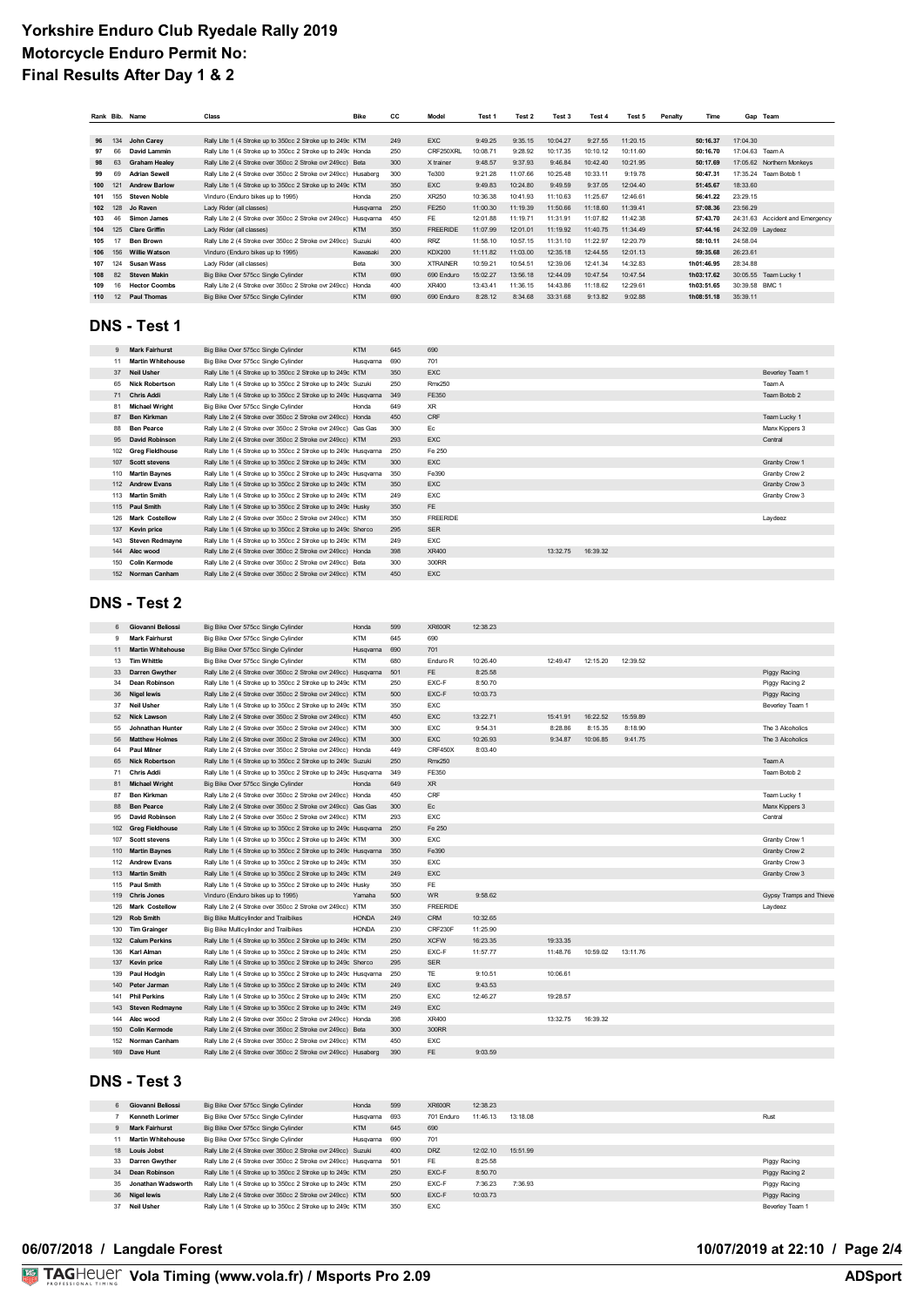|     | Rank Bib. Name          | Class                                                            | <b>Bike</b>  | СC  | Model           | Test 1   | Test 2   | Test 3 | Test 4 | Test 5 | Penalty | Time | Gap Team                |
|-----|-------------------------|------------------------------------------------------------------|--------------|-----|-----------------|----------|----------|--------|--------|--------|---------|------|-------------------------|
|     |                         |                                                                  |              |     |                 |          |          |        |        |        |         |      |                         |
| 50  | Paul Outhwaite          | Rally Lite 1 (4 Stroke up to 350cc 2 Stroke up to 249c Sherco    |              | 250 | <b>SEFR 250</b> | 9:12.17  | 9:31.56  |        |        |        |         |      | ATRAC 1                 |
| 64  | <b>Paul Milner</b>      | Rally Lite 2 (4 Stroke over 350cc 2 Stroke ovr 249cc) Honda      |              | 449 | CRF450X         | 8:03.40  |          |        |        |        |         |      |                         |
| 65  | <b>Nick Robertson</b>   | Rally Lite 1 (4 Stroke up to 350cc 2 Stroke up to 249c Suzuki    |              | 250 | <b>Rmx250</b>   |          |          |        |        |        |         |      | Team A                  |
| 71  | <b>Chris Addi</b>       | Rally Lite 1 (4 Stroke up to 350cc 2 Stroke up to 249c Husqvama  |              | 349 | FE350           |          |          |        |        |        |         |      | Team Botob 2            |
| 79  | <b>Jonathon Gallant</b> | Vinduro (Enduro bikes up to 1995)                                | Honda        | 250 | <b>CRM 250</b>  | 10:39.43 | 11:02.29 |        |        |        |         |      |                         |
| 80  | <b>Lewis Wroe</b>       | Vinduro (Enduro bikes up to 1995)                                | Yamaha       | 200 | <b>WR 200</b>   | 9:07.69  | 10:20.10 |        |        |        |         |      |                         |
| 81  | <b>Michael Wright</b>   | Big Bike Over 575cc Single Cylinder                              | Honda        | 649 | <b>XR</b>       |          |          |        |        |        |         |      |                         |
| 87  | <b>Ben Kirkman</b>      | Rally Lite 2 (4 Stroke over 350cc 2 Stroke ovr 249cc) Honda      |              | 450 | CRF             |          |          |        |        |        |         |      | Team Lucky 1            |
| 88  | <b>Ben Pearce</b>       | Rally Lite 2 (4 Stroke over 350cc 2 Stroke ovr 249cc) Gas Gas    |              | 300 | Ec              |          |          |        |        |        |         |      | Manx Kippers 3          |
| 95  | <b>David Robinson</b>   | Rally Lite 2 (4 Stroke over 350cc 2 Stroke ovr 249cc) KTM        |              | 293 | <b>EXC</b>      |          |          |        |        |        |         |      | Central                 |
|     | 102 Greg Fieldhouse     | Rally Lite 1 (4 Stroke up to 350cc 2 Stroke up to 249c Husqvama  |              | 250 | Fe 250          |          |          |        |        |        |         |      |                         |
|     | 107 Scott stevens       | Rally Lite 1 (4 Stroke up to 350cc 2 Stroke up to 249c KTM       |              | 300 | EXC             |          |          |        |        |        |         |      | Granby Crew 1           |
| 108 | lan Linsell             | Rally Lite 2 (4 Stroke over 350cc 2 Stroke ovr 249cc) Sherco     |              | 450 | <b>SEFR</b>     | 8:05.33  | 8:52.62  |        |        |        |         |      | Granby Crew 1           |
|     | 109 Mark Lee            | Rally Lite 1 (4 Stroke up to 350cc 2 Stroke up to 249c KTM       |              | 350 | XC.             | 8:18.95  | 8:10.61  |        |        |        |         |      | Granby Crew 2           |
|     | 110 Martin Baynes       | Rally Lite 1 (4 Stroke up to 350cc 2 Stroke up to 249c Husqvarna |              | 350 | Fe390           |          |          |        |        |        |         |      | Granby Crew 2           |
|     | 112 Andrew Evans        | Rally Lite 1 (4 Stroke up to 350cc 2 Stroke up to 249c KTM       |              | 350 | <b>EXC</b>      |          |          |        |        |        |         |      | Granby Crew 3           |
|     | 113 Martin Smith        | Rally Lite 1 (4 Stroke up to 350cc 2 Stroke up to 249c KTM       |              | 249 | EXC             |          |          |        |        |        |         |      | Granby Crew 3           |
|     | 115 Paul Smith          | Rally Lite 1 (4 Stroke up to 350cc 2 Stroke up to 249c Husky     |              | 350 | <b>FE</b>       |          |          |        |        |        |         |      |                         |
|     | 119 Chris Jones         | Vinduro (Enduro bikes up to 1995)                                | Yamaha       | 500 | <b>WR</b>       | 9:58.62  |          |        |        |        |         |      | Gypsy Tramps and Thieve |
| 126 | <b>Mark Costellow</b>   | Rally Lite 2 (4 Stroke over 350cc 2 Stroke ovr 249cc) KTM        |              | 350 | <b>FREERIDE</b> |          |          |        |        |        |         |      | Laydeez                 |
|     | 129 Rob Smith           | Big Bike Multicylinder and Trailbikes                            | <b>HONDA</b> | 249 | CRM             | 10:32.65 |          |        |        |        |         |      |                         |
|     | 130 Tim Grainger        | Big Bike Multicylinder and Trailbikes                            | <b>HONDA</b> | 230 | CRF230F         | 11:25.90 |          |        |        |        |         |      |                         |
| 137 | <b>Kevin price</b>      | Rally Lite 1 (4 Stroke up to 350cc 2 Stroke up to 249c Sherco    |              | 295 | <b>SER</b>      |          |          |        |        |        |         |      |                         |
| 140 | Peter Jarman            | Rally Lite 1 (4 Stroke up to 350cc 2 Stroke up to 249c KTM       |              | 249 | <b>EXC</b>      | 9:43.53  |          |        |        |        |         |      |                         |
|     | 143 Steven Redmayne     | Rally Lite 1 (4 Stroke up to 350cc 2 Stroke up to 249c KTM       |              | 249 | <b>EXC</b>      |          |          |        |        |        |         |      |                         |
| 150 | <b>Colin Kermode</b>    | Rally Lite 2 (4 Stroke over 350cc 2 Stroke ovr 249cc) Beta       |              | 300 | 300RR           |          |          |        |        |        |         |      |                         |
|     | 152 Norman Canham       | Rally Lite 2 (4 Stroke over 350cc 2 Stroke ovr 249cc) KTM        |              | 450 | <b>EXC</b>      |          |          |        |        |        |         |      |                         |
|     | 168 Gary Atkinson       | Rally Lite 2 (4 Stroke over 350cc 2 Stroke ovr 249cc) Husaberg   |              | 300 | <b>TE 300</b>   | 8:55.79  | 8:49.21  |        |        |        |         |      |                         |
|     | 169 Dave Hunt           | Rally Lite 2 (4 Stroke over 350cc 2 Stroke ovr 249cc) Husaberg   |              | 390 | FE.             | 9:03.59  |          |        |        |        |         |      |                         |
|     |                         |                                                                  |              |     |                 |          |          |        |        |        |         |      |                         |

#### **DNS - Test 4**

| 6              | Giovanni Beliossi         | Big Bike Over 575cc Single Cylinder                              | Honda        | 599 | <b>XR600R</b>   | 12:38.23 |          |          |  |                         |
|----------------|---------------------------|------------------------------------------------------------------|--------------|-----|-----------------|----------|----------|----------|--|-------------------------|
| $\overline{7}$ | <b>Kenneth Lorimer</b>    | Big Bike Over 575cc Single Cylinder                              | Husqvama     | 693 | 701 Enduro      | 11:46.13 | 13:18.08 |          |  | Rust                    |
| 9              | <b>Mark Fairhurst</b>     | Big Bike Over 575cc Single Cylinder                              | <b>KTM</b>   | 645 | 690             |          |          |          |  |                         |
| 11             | <b>Martin Whitehouse</b>  | Big Bike Over 575cc Single Cylinder                              | Husqvama     | 690 | 701             |          |          |          |  |                         |
| 18             | <b>Louis Jobst</b>        | Rally Lite 2 (4 Stroke over 350cc 2 Stroke ovr 249cc) Suzuki     |              | 400 | <b>DRZ</b>      | 12:02.10 | 15:51.99 |          |  |                         |
| 33             | Darren Gwyther            | Rally Lite 2 (4 Stroke over 350cc 2 Stroke ovr 249cc) Husqvama   |              | 501 | FE              | 8:25.58  |          |          |  | Piggy Racing            |
| 34             | <b>Dean Robinson</b>      | Rally Lite 1 (4 Stroke up to 350cc 2 Stroke up to 249c KTM       |              | 250 | EXC-F           | 8:50.70  |          |          |  | Piggy Racing 2          |
| 35             | Jonathan Wadsworth        | Rally Lite 1 (4 Stroke up to 350cc 2 Stroke up to 249c KTM       |              | 250 | EXC-F           | 7:36.23  | 7:36.93  |          |  | Piggy Racing            |
| 36             | <b>Nigel lewis</b>        | Rally Lite 2 (4 Stroke over 350cc 2 Stroke ovr 249cc) KTM        |              | 500 | EXC-F           | 10:03.73 |          |          |  | Piggy Racing            |
| 37             | <b>Neil Usher</b>         | Rally Lite 1 (4 Stroke up to 350cc 2 Stroke up to 249c KTM       |              | 350 | EXC             |          |          |          |  | Beverley Team 1         |
| 48             | <b>Thomas Smith</b>       | Rally Lite 1 (4 Stroke up to 350cc 2 Stroke up to 249c KTM       |              | 350 | EXC-F           | 7:58.39  | 7:56.55  | 10:32.43 |  |                         |
| 50             | <b>Paul Outhwaite</b>     | Rally Lite 1 (4 Stroke up to 350cc 2 Stroke up to 249c Sherco    |              | 250 | <b>SEFR 250</b> | 9:12.17  | 9:31.56  |          |  | ATRAC 1                 |
| 64             | <b>Paul Milner</b>        | Rally Lite 2 (4 Stroke over 350cc 2 Stroke ovr 249cc) Honda      |              | 449 | CRF450X         | 8:03.40  |          |          |  |                         |
| 65             | <b>Nick Robertson</b>     | Rally Lite 1 (4 Stroke up to 350cc 2 Stroke up to 249c Suzuki    |              | 250 | Rmx250          |          |          |          |  | Team A                  |
| 71             | <b>Chris Addi</b>         | Rally Lite 1 (4 Stroke up to 350cc 2 Stroke up to 249c Husqvarna |              | 349 | FE350           |          |          |          |  | Team Botob 2            |
| 79             | Jonathon Gallant          | Vinduro (Enduro bikes up to 1995)                                | Honda        | 250 | <b>CRM 250</b>  | 10:39.43 | 11:02.29 |          |  |                         |
| 80             | <b>Lewis Wroe</b>         | Vinduro (Enduro bikes up to 1995)                                | Yamaha       | 200 | <b>WR 200</b>   | 9:07.69  | 10:20.10 |          |  |                         |
| 81             | <b>Michael Wright</b>     | Big Bike Over 575cc Single Cylinder                              | Honda        | 649 | <b>XR</b>       |          |          |          |  |                         |
| 87             | <b>Ben Kirkman</b>        | Rally Lite 2 (4 Stroke over 350cc 2 Stroke ovr 249cc) Honda      |              | 450 | CRF             |          |          |          |  | Team Lucky 1            |
| 88             | <b>Ben Pearce</b>         | Rally Lite 2 (4 Stroke over 350cc 2 Stroke ovr 249cc) Gas Gas    |              | 300 | Ec              |          |          |          |  | Manx Kippers 3          |
| 95             | <b>David Robinson</b>     | Rally Lite 2 (4 Stroke over 350cc 2 Stroke ovr 249cc) KTM        |              | 293 | <b>EXC</b>      |          |          |          |  | Central                 |
| 96             | <b>Jake Robert Harvey</b> | Rally Lite 2 (4 Stroke over 350cc 2 Stroke ovr 249cc) KTM        |              | 124 | <b>XCW</b>      | 10:31.95 | 10:20.68 | 10:13.32 |  | Central                 |
| 97             | Rokas Zigmantas           | Rally Lite 2 (4 Stroke over 350cc 2 Stroke ovr 249cc) Husqvarna  |              | 450 | FC              | 9:19.45  | 9:20.85  | 9:32.76  |  | Central                 |
| 102            | <b>Greg Fieldhouse</b>    | Rally Lite 1 (4 Stroke up to 350cc 2 Stroke up to 249c Husqvama  |              | 250 | Fe 250          |          |          |          |  |                         |
| 106            | <b>Karl Linsell</b>       | Rally Lite 1 (4 Stroke up to 350cc 2 Stroke up to 249c KTM       |              | 350 | <b>EXC</b>      | 8:15.18  | 8:20.72  | 10:30.30 |  | Granby Crew 1           |
|                | 107 Scott stevens         | Rally Lite 1 (4 Stroke up to 350cc 2 Stroke up to 249c KTM       |              | 300 | EXC             |          |          |          |  | Granby Crew 1           |
| 108            | lan Linsell               | Rally Lite 2 (4 Stroke over 350cc 2 Stroke ovr 249cc) Sherco     |              | 450 | <b>SEFR</b>     | 8:05.33  | 8:52.62  |          |  | Granby Crew 1           |
| 109            | Mark Lee                  | Rally Lite 1 (4 Stroke up to 350cc 2 Stroke up to 249c KTM       |              | 350 | ХC              | 8:18.95  | 8:10.61  |          |  | Granby Crew 2           |
|                | 110 Martin Baynes         | Rally Lite 1 (4 Stroke up to 350cc 2 Stroke up to 249c Husqvarna |              | 350 | Fe390           |          |          |          |  | Granby Crew 2           |
|                | 112 Andrew Evans          | Rally Lite 1 (4 Stroke up to 350cc 2 Stroke up to 249c KTM       |              | 350 | EXC             |          |          |          |  | Granby Crew 3           |
|                | 113 Martin Smith          | Rally Lite 1 (4 Stroke up to 350cc 2 Stroke up to 249c KTM       |              | 249 | EXC             |          |          |          |  | Granby Crew 3           |
|                | 115 Paul Smith            | Rally Lite 1 (4 Stroke up to 350cc 2 Stroke up to 249c Husky     |              | 350 | FE              |          |          |          |  |                         |
|                | 119 Chris Jones           | Vinduro (Enduro bikes up to 1995)                                | Yamaha       | 500 | WR.             | 9:58.62  |          |          |  | Gypsy Tramps and Thieve |
| 126            | <b>Mark Costellow</b>     | Rally Lite 2 (4 Stroke over 350cc 2 Stroke ovr 249cc) KTM        |              | 350 | <b>FREERIDE</b> |          |          |          |  | Laydeez                 |
|                | 129 Rob Smith             | Big Bike Multicylinder and Trailbikes                            | <b>HONDA</b> | 249 | <b>CRM</b>      | 10:32.65 |          |          |  |                         |
|                | 130 Tim Grainger          | Big Bike Multicylinder and Trailbikes                            | <b>HONDA</b> | 230 | CRF230F         | 11:25.90 |          |          |  |                         |
|                | 132 Calum Perkins         | Rally Lite 1 (4 Stroke up to 350cc 2 Stroke up to 249c KTM       |              | 250 | <b>XCFW</b>     | 16:23.35 |          | 19:33.35 |  |                         |
|                | 137 Kevin price           | Rally Lite 1 (4 Stroke up to 350cc 2 Stroke up to 249c Sherco    |              | 295 | <b>SER</b>      |          |          |          |  |                         |
| 139            | <b>Paul Hodgin</b>        | Rally Lite 1 (4 Stroke up to 350cc 2 Stroke up to 249c Husqvama  |              | 250 | TE              | 9:10.51  |          | 10:06.61 |  |                         |
| 140            | Peter Jarman              | Rally Lite 1 (4 Stroke up to 350cc 2 Stroke up to 249c KTM       |              | 249 | EXC             | 9:43.53  |          |          |  |                         |
| 141            | <b>Phil Perkins</b>       | Rally Lite 1 (4 Stroke up to 350cc 2 Stroke up to 249c KTM       |              | 250 | <b>EXC</b>      | 12:46.27 |          | 19:28.57 |  |                         |
| 143            | <b>Steven Redmayne</b>    | Rally Lite 1 (4 Stroke up to 350cc 2 Stroke up to 249c KTM       |              | 249 | EXC             |          |          |          |  |                         |
| 150            | <b>Colin Kermode</b>      | Rally Lite 2 (4 Stroke over 350cc 2 Stroke ovr 249cc) Beta       |              | 300 | 300RR           |          |          |          |  |                         |
|                | 152 Norman Canham         | Rally Lite 2 (4 Stroke over 350cc 2 Stroke ovr 249cc) KTM        |              | 450 | EXC             |          |          |          |  |                         |
|                | 166 David Pipes           | Rally Lite 1 (4 Stroke up to 350cc 2 Stroke up to 249c KTM       |              | 500 | <b>EXC</b>      | 8:09.65  | 8:18.90  | 8:49.20  |  | <b>Ditch Diggers</b>    |
| 167            | <b>Peter Barrass</b>      | Rally Lite 2 (4 Stroke over 350cc 2 Stroke ovr 249cc) KTM        |              | 450 | EXC             | 9:28.29  | 8:42.47  | 9:18.95  |  | <b>Ditch Diggers</b>    |
|                | 168 Gary Atkinson         | Rally Lite 2 (4 Stroke over 350cc 2 Stroke ovr 249cc) Husaberg   |              | 300 | <b>TE 300</b>   | 8:55.79  | 8:49.21  |          |  |                         |
|                | 169 Dave Hunt             | Rally Lite 2 (4 Stroke over 350cc 2 Stroke ovr 249cc) Husaberg   |              | 390 | FE.             | 9:03.59  |          |          |  |                         |

#### **DNS - Test 5**

| 6            | Giovanni Beliossi        | Big Bike Over 575cc Single Cylinder                                 | Honda      | 599 | XR600R          | 12:38.23 |          |          |          |                  |
|--------------|--------------------------|---------------------------------------------------------------------|------------|-----|-----------------|----------|----------|----------|----------|------------------|
|              | <b>Kenneth Lorimer</b>   | Big Bike Over 575cc Single Cylinder                                 | Husgyama   | 693 | 701 Enduro      | 11:46.13 | 13:18.08 |          |          | Rust             |
| $\mathbf{Q}$ | <b>Mark Fairhurst</b>    | Big Bike Over 575cc Single Cylinder                                 | <b>KTM</b> | 645 | 690             |          |          |          |          |                  |
| 11           | <b>Martin Whitehouse</b> | Big Bike Over 575cc Single Cylinder                                 | Husqvama   | 690 | 701             |          |          |          |          |                  |
| 15           | Ollie Jobst              | Big Bike Over 575cc Single Cylinder                                 | <b>KTM</b> | 690 | 690 Enduro      | 10:36.57 | 10:55.51 | 10:49.69 | 13:03.02 | BMC <sub>1</sub> |
| 18           | <b>Louis Jobst</b>       | Rally Lite 2 (4 Stroke over 350cc 2 Stroke ovr 249cc) Suzuki        |            | 400 | DR <sub>7</sub> | 12:02.10 | 15:51.99 |          |          |                  |
|              | 33 Darren Gwyther        | Rally Lite 2 (4 Stroke over 350cc 2 Stroke ovr 249cc) Husqvarna 501 |            |     | FE.             | 8:25.58  |          |          |          | Piggy Racing     |
| 34           | Dean Robinson            | Rally Lite 1 (4 Stroke up to 350cc 2 Stroke up to 249c KTM          |            | 250 | EXC-F           | 8:50.70  |          |          |          | Piggy Racing 2   |
| 35           | Jonathan Wadsworth       | Rally Lite 1 (4 Stroke up to 350cc 2 Stroke up to 249c KTM          |            | 250 | EXC-F           | 7:36.23  | 7:36.93  |          |          | Piggy Racing     |
| 36           | <b>Nigel lewis</b>       | Rally Lite 2 (4 Stroke over 350cc 2 Stroke ovr 249cc) KTM           |            | 500 | EXC-F           | 10:03.73 |          |          |          | Piggy Racing     |
|              | 37 Neil Usher            | Rally Lite 1 (4 Stroke up to 350cc 2 Stroke up to 249c KTM          |            | 350 | <b>EXC</b>      |          |          |          |          | Beverley Team 1  |
| 48           | <b>Thomas Smith</b>      | Rally Lite 1 (4 Stroke up to 350cc 2 Stroke up to 249c KTM          |            | 350 | EXC-F           | 7:58.39  | 7:56.55  | 10:32.43 |          |                  |

#### **06/07/2018 / Langdale Forest 10/07/2019 at 22:10 / Page 3/4**